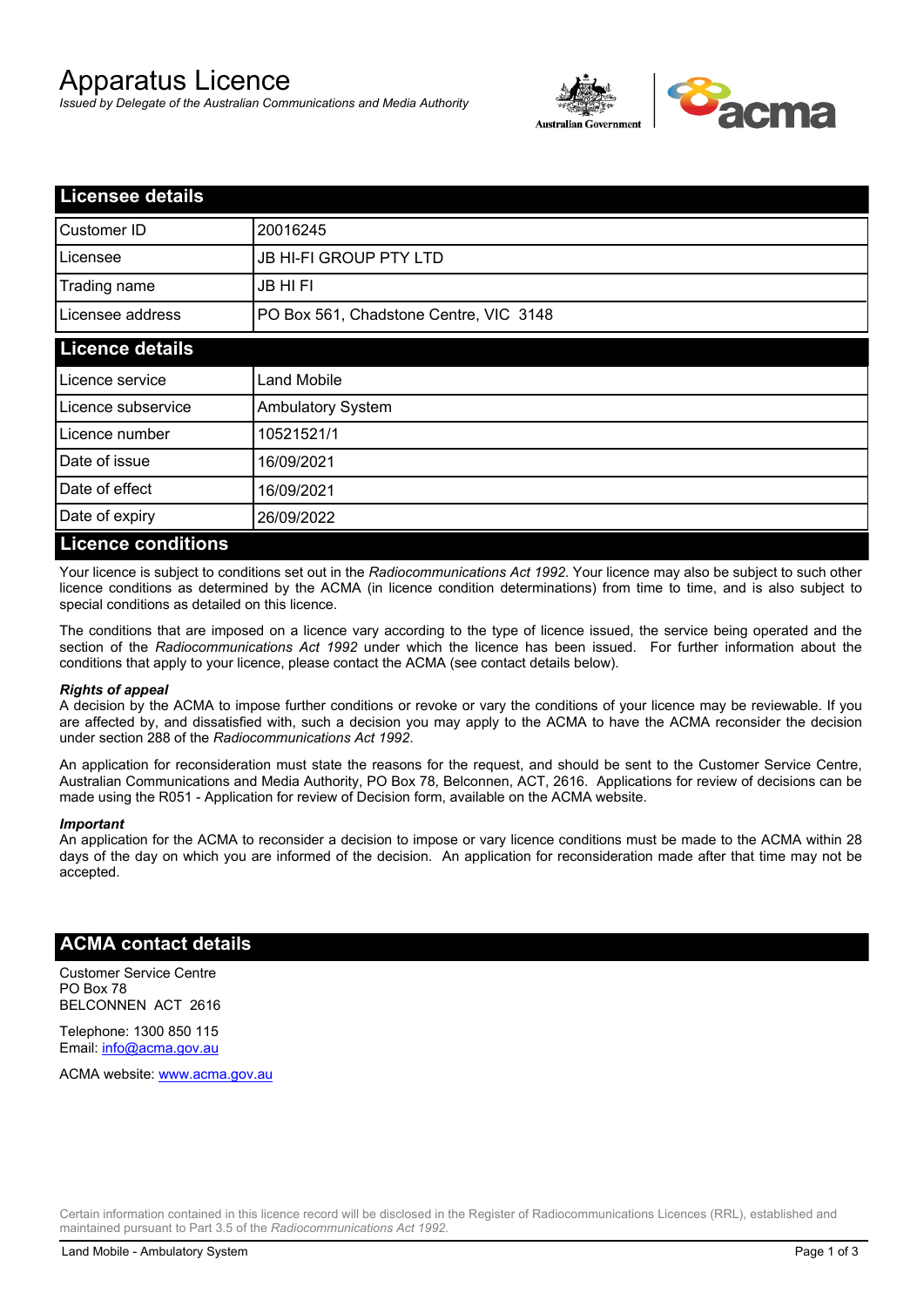# **Advisory Notes applying to licence no.: 10521521/1**

Conditions applicable to the operation of Ambulatory System station(s) authorised under this licence can be found in the Radiocommunications Licence Conditions (Apparatus Licence) Determination and the Radiocommunications Licence Conditions (Land Mobile Licence) Determination. Copies of these determinations are available from the ACMA and from the ACMA home page (www.acma.gov.au).